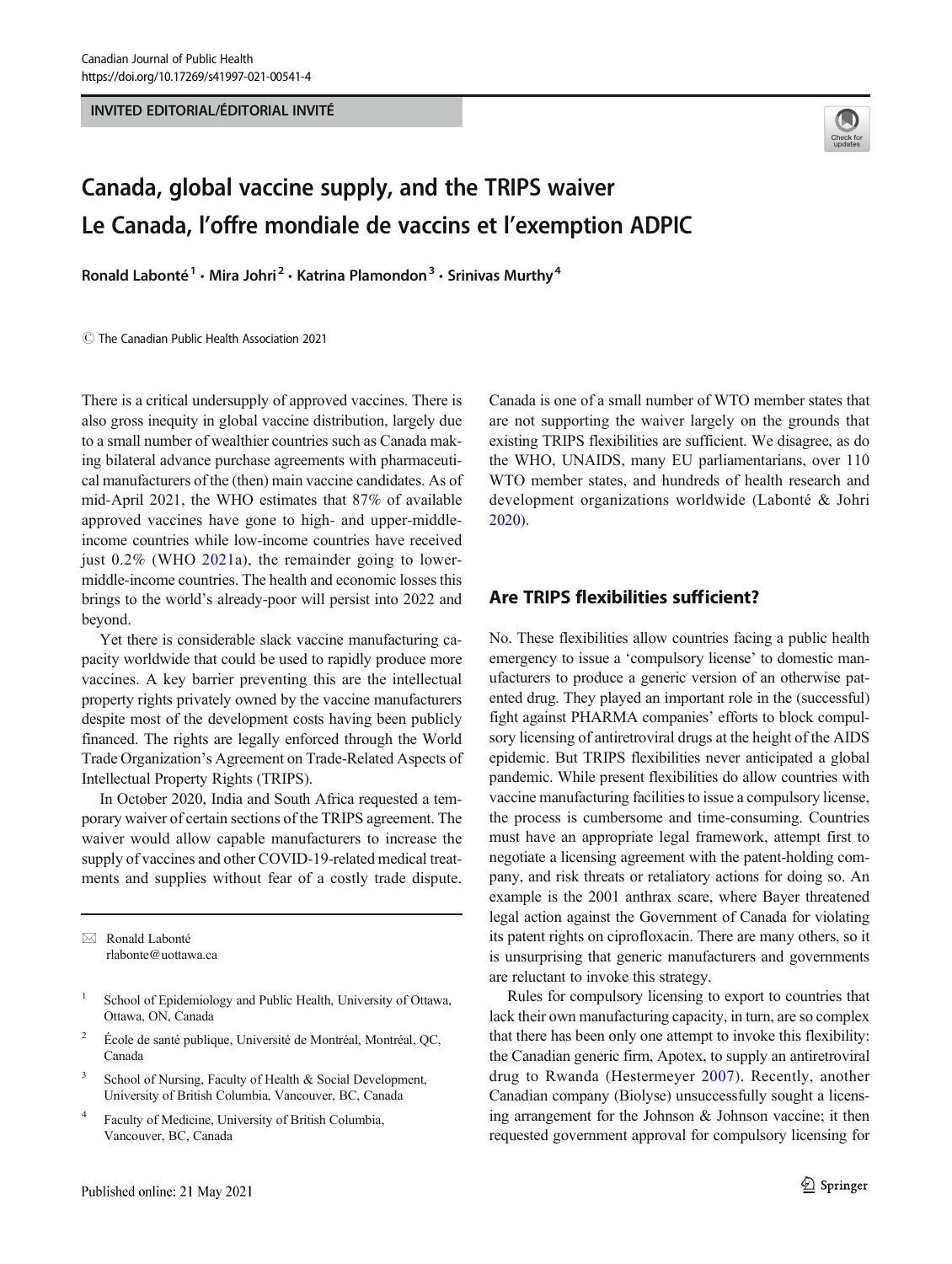export to low-income countries. After several months of facing bureaucratic obstacles, Biolyse's president in early April complained that "I don't really see how we can get anything done" (LeBel [2021\)](#page-4-0).

For Canada to say that TRIPS flexibilities are sufficient denies its own history of their use.

#### What about voluntary licensing?

Canada and other countries blocking the TRIPS waiver also argue that voluntary licensing could solve the problem. Although patent-holding vaccine manufacturers can negotiate licenses with other companies to produce all or parts of their vaccines (and many have), the terms of these licenses are generally secret and designed to maximize revenue for the patentee. Johnson & Johnson's terms under which a South African company will produce its vaccine, for example, requires 91% of the doses to be sent for sale in Europe rather than remain in the pandemic-afflicted country producing them (Public Citizen [2021](#page-4-0)). Moderna refused to partner with a qualified Bangladeshi vaccine manufacturer. As a synopsis of the present state-of-play concluded, "…the originators' unwillingness to partner is a huge gap between needed global supply and the production levels that vaccine developers deem useful for their business strategy, which is focused mostly on selling at higher prices to rich and upper-middle-income countries" (Public Citizen [2021\)](#page-4-0).

#### Will the TRIPS waiver increase vaccine supply?

Yes, if patent-holding companies are willing to share the technology and know-how associated with their vaccines. Early in the pandemic, the WHO's COVID-19 Technology Access Pool was created to promote this, but no patent-holding manufacturers have joined, and its open-access intention was ridiculed for undermining their business model. There is now a proposal to create a 'technology transfer hub', with WHO calling specifically for an mRNA technology transfer hub since these vaccines show the most efficacy, the greatest likelihood of adaptation to variants, and a relative ease in scaling up production capacities. To be successful, "owners…of technology and/or intellectual property rights" of these vaccines must be "willing to contribute" their "know-how and technology" (WHO [2021b](#page-4-0)).

The proposed TRIPS waiver becomes leverage to incentivize such sharing. Without it, there would be little compulsion for current vaccine patent-holders to voluntarily share, given their reluctance to do so since the race for COVID-19 vaccine discovery began. It would allow governments that presently oppose the waiver to recognize its role less as a temporary denial of intellectual property rights than acknowledgement

*A* Springer

that the 'warp speed' development of COVID-19 vaccines was almost entirely funded or underwritten by public funds. It will also require governments that are home countries to vaccine patentee companies to persuade them to share, which could include some modest royalties but not the multi-billiondollar profits some of them anticipate.

# Why global vaccine inequity should matter to Canadians

Human and economic impacts of vaccine shortage are staggering, both globally and for Canadians. Early in the pandemic, Prime Minister Justin Trudeau publicly joined most political leaders in declaring that no one is safe until everyone is safe. The rise of more infectious and potentially dangerous variants is adding urgency to this claim. This has led to calls to scale up vaccine access as rapidly as possible, otherwise fully immunized Canadians may find themselves still at risk of new variant infections. With the likelihood that mRNA vaccine boosters will be required, one can also envision a scenario where the wealthier vaccine hoarders of the recent past will also scoop this new supply. Current manufacturing (licensed or otherwise) will go to provide for these paying customernations while countries still awaiting a first 'jab' risk facing further shortage-induced delays.

The longer it takes for the world's population to reach vaccine herd immunity, the worse the global recession and the greater the estimated economic losses across all countries. Economic modelling suggests that each Canadian could lose as much as \$2000 annually as a result of a COVID-19-induced recession worsened by unequal vaccine allocation (OXFAM [2021\)](#page-4-0). Global poverty rates will continue to surge, increasing the numbers of people fleeing unsafe and unhealthy countries for refuge elsewhere.

Ultimately, the question facing the Canadian government is less about the legal nuances of the TRIPS agreement and more about whether COVID-19 vaccines should be treated as publicly financed private business commodities or as global public goods accessible to all. Some rewards for the efforts of the private businesses involved are due, but the human, health, and even economic costs of failing to compel 'warp speed' vaccine production globally by all possible means (including approval of the TRIPS waiver) constitute a profound moral failure. As Canadians, we are privileged to have the opportunity to transform this injustice. We call on Canada to state publicly its support for the TRIPS waiver.

Ronald Labonté, Professor and Distinguished Research Chair, University of Ottawa

Mira Johri, Professeure titulaire, École de santé publique, Université de Montréal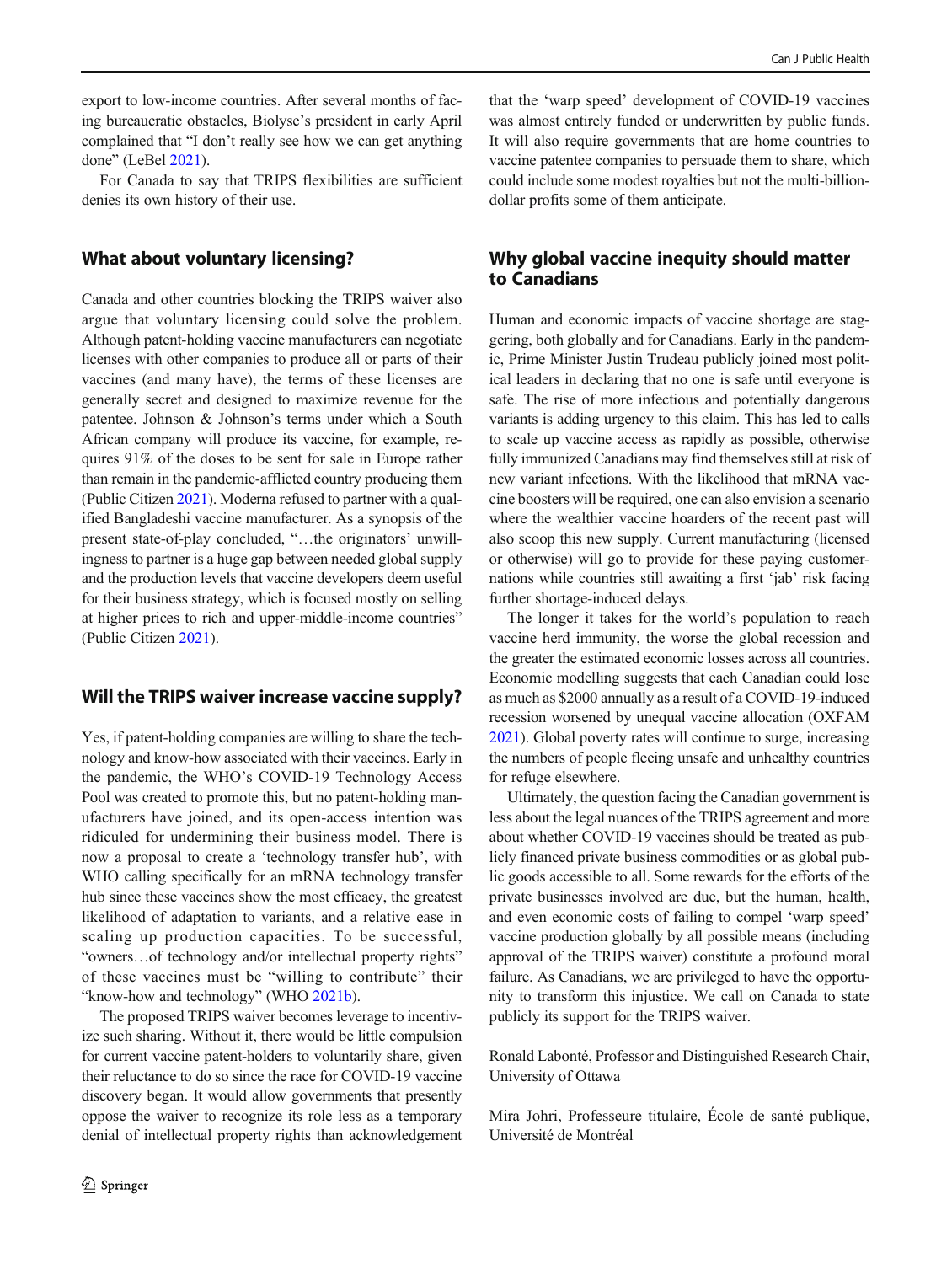Katrina Plamondon, Assistant Professor, School of Nursing, Faculty of Health & Social Development, University of British Columbia

Srinivas Murthy, Clinical Associate Professor, Faculty of Medicine, University of British Columbia

# Éditorial

Il y a un manque criant de vaccins approuvés. Il y a aussi une iniquité flagrante dans la distribution mondiale des vaccins, due en grande partie à un petit nombre de pays riches, comme le Canada, qui ont conclu bilatéralement des contrats d'achat anticipé avec les sociétés pharmaceutiques qui fabriquaient (à l'époque) les principaux candidats-vaccins. À la mi-avril 2021, l'OMS estime que 87 % des vaccins approuvés disponibles sont allés aux pays à revenu élevé et intermédiaire, tandis que les pays à faible revenu n'en ont reçu que 0,2 % (WHO [2021a](#page-4-0)), le reste étant allé aux pays à revenu faible à intermédiaire. Les pertes sanitaires et économiques qui en résultent dans les populations déjà pauvres vont persister jusqu'en 2022 et au-delà.

Pourtant, la capacité résiduelle de production de vaccins dans le monde est considérable et pourrait servir à produire rapidement plus de vaccins. Parmi les obstacles à une telle stratégie, il y a principalement les droits de propriété intellectuelle détenus par les fabricants, même si la plupart des coûts de mise au point des vaccins ont été financés par les deniers publics. Ces droits sont garantis par l'Accord sur les aspects des droits de propriété intellectuelle qui touchent au commerce (ADPIC) de l'Organisation mondiale du commerce.

En octobre 2020, l'Inde et l'Afrique du Sud ont demandé une exemption temporaire de certains articles de l'Accord sur les ADPIC. L'exemption permettrait aux fabricants qui en sont capables d'accroître l'offre de vaccins et d'autres fournitures et traitements médicaux liés à la COVID-19 sans s'exposer à des différends commerciaux coûteux. Le Canada fait partie d'un petit groupe d'États membres de l'OMC qui n'appuient pas une telle exemption, en prétextant principalement que les clauses de flexibilité des ADPIC sont suffisantes. Nous ne sommes pas d'accord – et l'OMS, l'ONUSIDA, de nombreux parlementaires de l'Union européenne, plus de 110 États membres de l'OMC et des centaines d'organismes de recherche-développement en santé de par le monde ne le sont pas non plus (Labonté & Johri [2020\)](#page-4-0).

#### Les clauses de flexibilité des ADPIC sont-elles suffisantes?

Non. Ces clauses permettent à un pays aux prises avec une urgence sanitaire de délivrer une « licence obligatoire » à ses

fabricants intérieurs pour qu'ils produisent une version générique d'un médicament breveté. Elles ont joué un grand rôle dans la lutte (couronnée de succès) contre les sociétés pharmaceutiques qui tentaient de bloquer l'homologation obligatoire de médicaments antirétroviraux au pic de l'épidémie de sida. Mais les clauses de flexibilité des ADPIC n'ont jamais prévu une pandémie mondiale. Les clauses actuelles permettent bien à un pays doté d'usines de production de vaccins de délivrer une licence obligatoire, mais le processus est lourd et long. Le pays doit avoir un cadre juridique approprié et tenter d'abord de négocier un contrat de licence avec la société détentrice du brevet, et il s'expose à des menaces ou à des mesures de rétorsion s'il le fait. L'alerte à la maladie du charbon de 2001 en est un exemple : Bayer avait brandi la menace d'une action en justice contre le gouvernement du Canada pour viol de ses droits de brevet sur la ciprofloxacine. De tels exemples sont nombreux; rien d'étonnant, donc, à ce que les fabricants de médicaments génériques et les gouvernements hésitent à employer cette stratégie.

Les règles d'homologation obligatoire pour exporter vers les pays qui n'ont pas leur propre capacité de production, en retour, sont tellement complexes qu'il n'y a eu qu'une seule tentative d'invoquer cette clause de flexibilité : celle du fabricant canadien de médicaments génériques Apotex, qui voulait fournir un médicament antirétroviral au Rwanda (Hestermeyer [2007\)](#page-4-0). Récemment, une autre société canadienne (Biolyse) a demandé sans succès un accord de licence pour le vaccin de Johnson & Johnson; elle a ensuite demandé au gouvernement d'approuver l'homologation obligatoire pour qu'elle puisse exporter le vaccin dans des pays à faible revenu. Après avoir tenté pendant plusieurs mois de contourner les obstacles bureaucratiques, la présidente de Biolyse s'est plainte au début d'avril qu'elle ne voyait vraiment pas comment sa société pourrait accomplir quoi que ce soit (LeBel [2021\)](#page-4-0).

En prétendant que les clauses de flexibilité des ADPIC sont suffisantes, le Canada nie sa propre histoire de recours à ces clauses.

#### Qu'en est-il de l'homologation volontaire?

Le Canada et les autres pays qui bloquent l'exemption ADPIC font aussi valoir que l'homologation volontaire pourrait résoudre le problème. Il est vrai que les fabricants de vaccins détenteurs de brevets peuvent négocier des licences avec d'autres entreprises souhaitant produire leurs vaccins, entièrement ou en partie (et beaucoup le font), mais les modalités de ces licences sont généralement secrètes et sont faites pour maximiser les recettes du détenteur de brevet. Les modalités selon lesquelles une entreprise sud-africaine produira le vaccin de Johnson & Johnson, par exemple,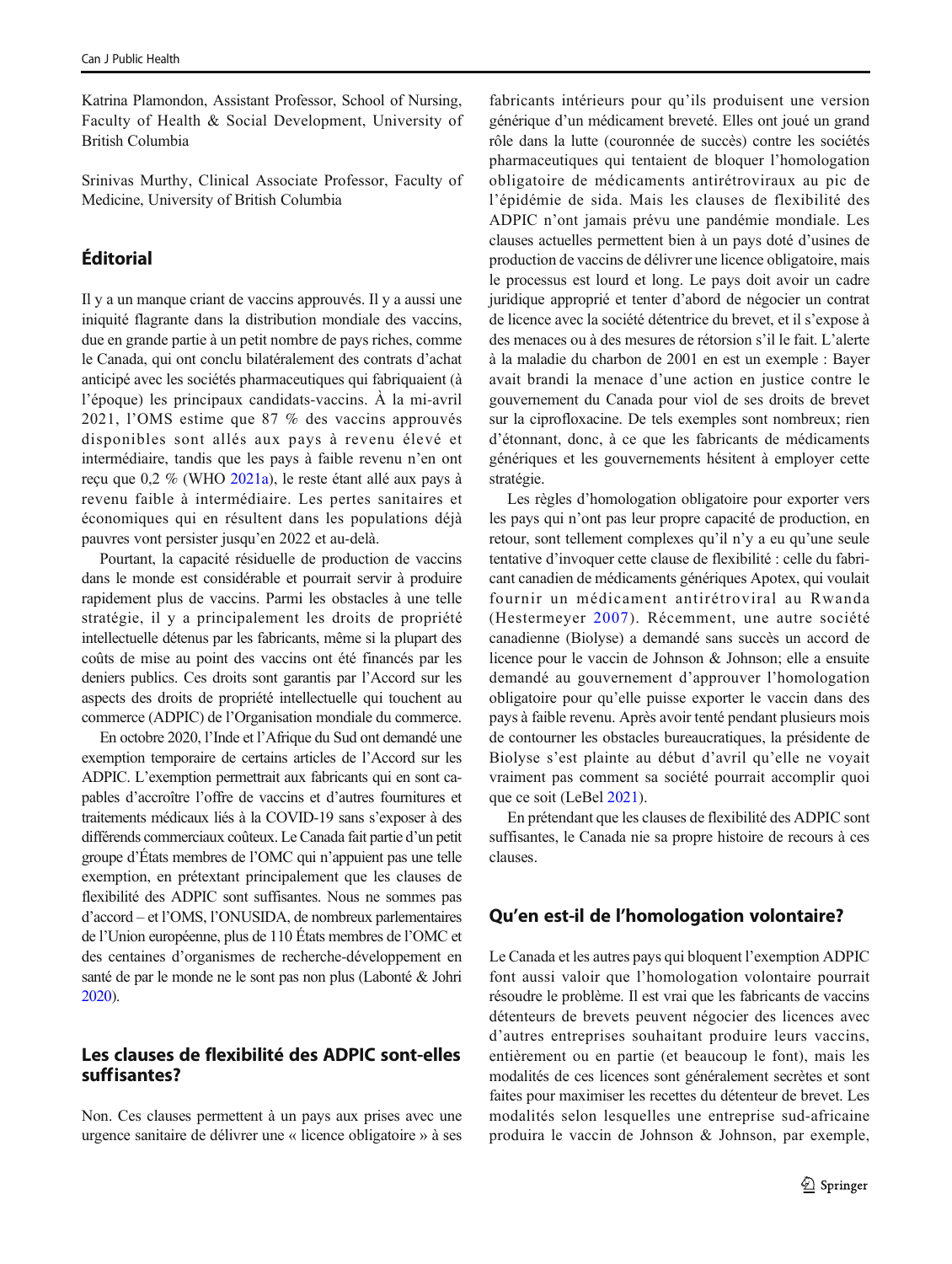prévoient que 91 % des doses seront destinées à la vente en Europe au lieu de rester dans le pays producteur durement affligé par la pandémie (Public Citizen [2021](#page-4-0)). Moderna, pour sa part, a refusé de s'associer à un fabricant de vaccins bangladais reconnu. Comme le conclut un sommaire de l'état des lieux, le refus des créateurs de vaccins de s'associer creuse un écart énorme entre l'offre mondiale nécessaire et les niveaux de production que les développeurs de vaccins jugent utiles pour leur stratégie commerciale, laquelle consiste principalement à vendre à des prix plus élevés aux pays riches ou à revenu moyen supérieur (Public Citizen [2021\)](#page-4-0).

# L'exemption ADPIC fera-t-elle augmenter l'offre de vaccins?

Oui, si les sociétés détentrices de brevets sont disposées à partager la technologie et le savoir-faire associés à leurs vaccins. Au début de la pandémie, l'OMS a créé à cette fin un « groupe d'accès aux technologies de lutte contre la COVID-19 », mais aucun fabricant détenteur de brevet ne s'y est joint; ceux-ci ont plutôt tourné en ridicule l'objectif de libre accès visé par l'OMS, qui mine leur modèle opérationnel. Il est maintenant proposé de créer un « pôle de transfert de technologie » – l'OMS demande spécifiquement un pôle de transfert de la technologie de l'ARNm, car les vaccins à ARNm présentent la plus grande efficacité potentielle et la meilleure probabilité d'adaptation aux variants, et la mise à l'échelle des capacités de production est relativement facile dans leur cas. Pour que cela fonctionne, l'OMS indique que les propriétaires de la technologie et/ou des droits de propriété intellectuelle de ces vaccins doivent être prêts à contribuer leur savoir-faire et leur technologie (WHO [2021b](#page-4-0)).

L'exemption ADPIC proposée devient un levier pour inciter à un tel partage. Sans cette exemption, les propriétaires actuels de brevets de vaccins n'ont aucune bonne raison de les partager volontairement, comme en atteste leur réticence au partage depuis le début de la course à la découverte de vaccins anti-COVID-19. Les gouvernements qui s'opposent actuellement à l'exemption y verraient moins une négation temporaire des droits de propriété intellectuelle qu'une reconnaissance du fait que la mise au point « à la vitesse grand V » de vaccins anti-COVID-19 a été presque entièrement financée ou garantie par des fonds publics. Il faudra par ailleurs que les gouvernements des pays où il existe des fabricants de vaccins détenteurs de brevets incitent ces fabricants au partage, par exemple en leur offrant des redevances modestes, mais pas les milliards de dollars de bénéfices auxquels certains laboratoires s'attendent.

# Pourquoi l'iniquité vaccinale entre les pays devrait-elle inquiéter les Canadiens?

Les retombées humaines et économiques de la pénurie de vaccins sont renversantes, tant à l'échelle mondiale que dans la population canadienne. Au début de la pandémie, le premier ministre Justin Trudeau a publiquement uni sa voix à la plupart des dirigeants politiques en déclarant que personne ne serait à l'abri tant que tout le monde ne le serait pas. La montée de variants plus infectieux et potentiellement plus dangereux ajoute à l'urgence de cette affirmation. Le gouvernement est exhorté à élargir l'accès aux vaccins le plus rapidement possible, sans quoi même les Canadiens entièrement immunisés risqueront d'être infectés par de nouveaux variants. Comme les vaccins à ARNm nécessiteront probablement des rappels, on peut envisager un scénario dans lequel les plus riches accumulateurs de vaccins du passé récent vont aussi s'emparer de ce nouvel approvisionnement. Les stocks fabriqués actuellement (sous licence ou non) iront à ces nations clientes payantes, tandis que les pays qui attendent encore leurs premières doses risquent de subir de nouveaux retards dus à la pénurie.

Plus il faudra de temps à la population mondiale pour atteindre l'immunité collective, plus la récession mondiale sera profonde, et plus les pertes économiques estimatives seront graves dans tous les pays. Les modèles économiques indiquent que chaque personne au Canada pourrait perdre jusqu'à 2 000 \$ par année lors d'une récession provoquée par la COVID-19 et aggravée par la répartition inégale des vaccins (OXFAM [2021\)](#page-4-0). Les taux de pauvreté mondiaux continueront de grimper, faisant ainsi augmenter le nombre de gens fuyant les pays peu sûrs et peu salubres pour trouver refuge ailleurs.

À terme, la question à laquelle le gouvernement canadien devra répondre ne sera pas tant celle des nuances juridiques de l'Accord sur les ADPIC, mais celle de savoir si les vaccins anti-COVID-19 devraient être traités comme des biens commerciaux privés financés par les fonds publics ou comme des biens collectifs mondiaux accessibles à tous. Les sociétés privées méritent d'être récompensées pour leurs efforts, mais les coûts humains, sanitaires et même économiques de ne pas ordonner une production de vaccins « à la vitesse grand V » partout dans le monde et par tous les moyens possibles (y compris en approuvant l'exemption ADPIC) constituent un grave échec moral. Nous les Canadiens sommes privilégiés d'avoir la possibilité de redresser cette injustice. Nous invitons le Canada à déclarer publiquement son appui à l'exemption ADPIC.